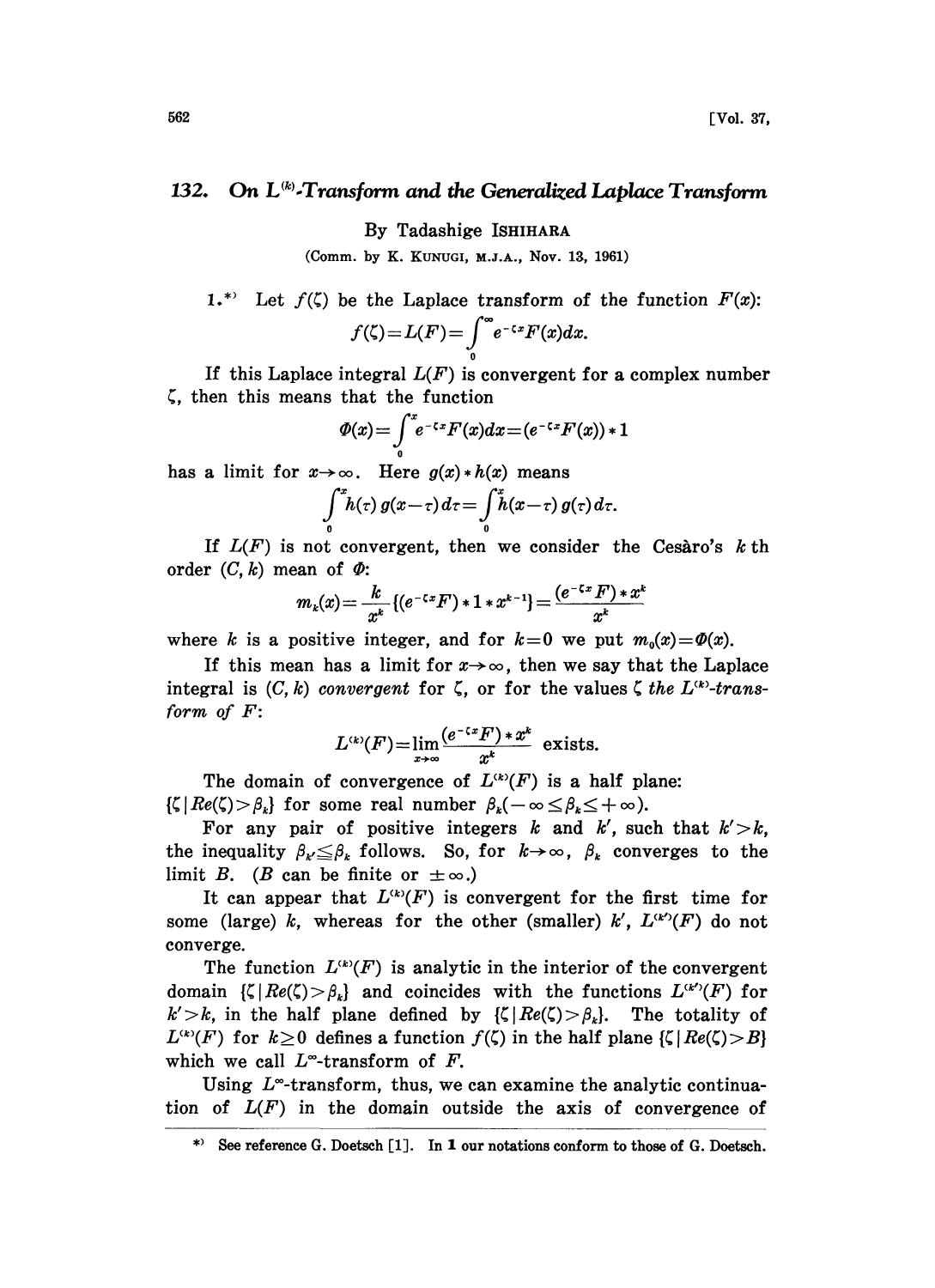No. 9] On  $L^{(k)}$ -Transform and the Generalized Laplace Transform  $563$ 

Lapalce integral.

Let  $x_0$  be the infinimum of real numbers x such that the analytic continuation of  $f(\zeta)=L(F)$  is holomorph for  $\{\zeta | Re(\zeta) > x\}.$ Then we call the half plane  $Re(\zeta)>x_0$  the holomorph half plane of  $L(F)$ . According to G. Doetsch, it is an unsolved problem whether the holomorph half plane of  $L(F)$  coincides with the region of convergence of  $L^{\infty}(F)$  or not. Therefore at the present stage of our knowledge the method using  $L^{(k)}$ -transform is one of the best possible way to obtain the holomorph half plane of  $L(F)$ .

Now, besides these classical methods, there is another way to obtain the holomorph half plane of  $L(F)$ . In the preceding papers  $\lceil 2 \rceil$ ,  $\lceil 3 \rceil$ ,  $\lceil 4 \rceil$  we considered Laplace transform

$$
f(\zeta) = L(F) = \int_{0}^{\infty} e^{-x\zeta} F(x) dx
$$

 $f(\zeta) = L(F) = \int_{0}^{R} e^{-x\zeta} F(x) dx$ <br>as the functional on the space  $\Phi(\xi, \eta)$ , or mapping from  $\xi$ -space to  $Z(\eta)$  space. Using such a view, the generalized Laplace transform  $\mathfrak{L}(F)$  are defined on the whole  $\zeta$  plane.

In this paper, we show that  $L^{\infty}(F)$  coincides with the generalized Laplace transform  $\mathfrak{L}(F)$  in the region of convergence, so that the way using functional analysis to examine analytic continuation may also be considered as one of the best possible way at present. Further, we remark that our method has the advantage of finding directly the analytic continuation, while  $L^{\infty}$ -transform generally requires infinite steps of mean.

2. We denote  $\mathfrak D$  the space of  $C^{\infty}$  functions (of one real variable) having compact carriers. Its topology is that given in L. Schwartz [5]. We denote  $Z(\eta)$  the space of functions  $\psi(\eta)$  of Fourier transforms of  $\mathfrak{D}$ , the notion of which is introduced and is investigated by E. M. Gelfand and G. E. Sylov [7], [8], [9] and by L. Ehrenpreis [10].

Its topology is given by the neighbourhoods system such that whose neighbourhood consists of the Fourier transforms of the functions belonging to a neighbourhood of  $\mathcal{D}$ .

Further we denote  $\mathfrak{D}'_+$  [6] the space of distributions whose carriers are contained in  $x \ge 0$ . We denote  $\zeta = \xi + i\eta$ , and consider the Laplace tronsforms  $\int_{-\infty}^{\infty} e^{-\zeta x} F(x) dx$ .

Its Fourier transform  $\mathfrak{F}(\exp(-\xi x)F)$  is a functional on the space For any fixed  $\xi$  and for any distribution  $F \in \mathfrak{D}'_+$ ,  $\exp(-\xi x) F \in \mathfrak{D}'_+.$  $Z(\eta)$ . We call the generalized Laplace transform this mapping:  $\hat{\xi} \to \hat{\gamma}(\exp(-\xi x)F)$  from thes pace of the real number  $R(-\infty < \xi < +\infty)$ <br>to the space  $Z'(\eta)$  and denote it symbolically by<br> $\alpha(F) = \int_{-\infty}^{\infty} \exp(-\zeta x) F(x) dx$  [4]. to the space  $Z'(\eta)$  and denote it symbolically by  $\alpha(F) = \int_{0}^{\infty} \exp(-\zeta x) F(x) dx$  [4].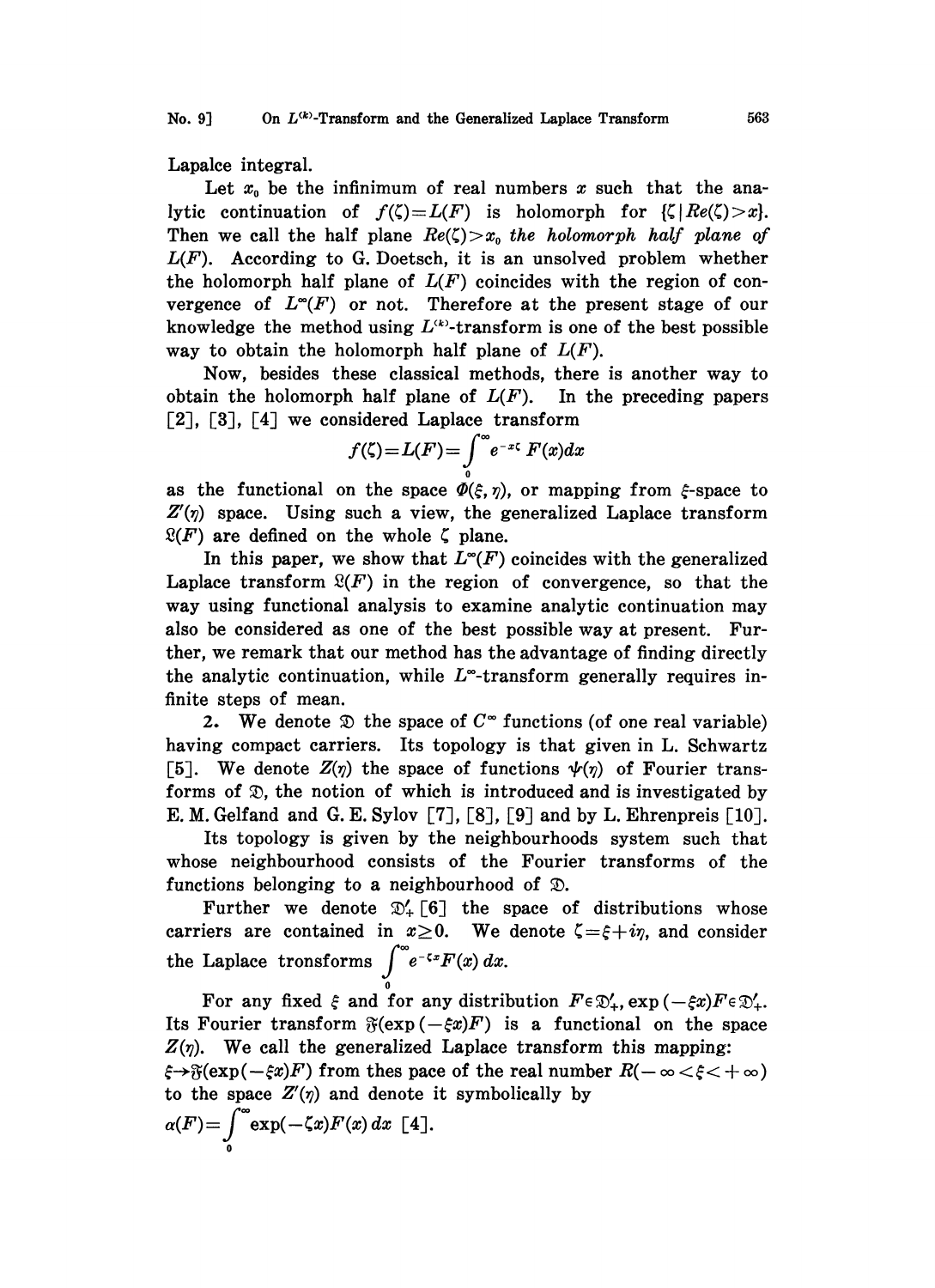564 **T. ISHIHARA T. ISHIHAR VOL. 37,** 

Now we restrict our considerations to the case that the distribution F is an ordinary function. Let  $F(x)$  be a real or complex valued function which is defined in the interval  $0 \leq x$  and is locally summable and locally finite there. Then  $F(x)$  is a distribution which belongs to  $\mathfrak{D}'_+$ . Further, for simplicity, we assume that  $F(x)$ satisfies the following conditions (as stated in 1):

(i) The domain of convergence of the Laplace integral  $L(F)$  $=-\int_{-\infty}^{\infty}e^{-\zeta x}F(x) dx$  is a half plane  $\{\zeta | Re(\zeta) > \beta_0\}$  where  $\beta_0 < +\infty$ .

(ii) The L<sup>-\*</sup>-transform converges on the half plane  $\{\zeta | Re(\zeta) > B\}.$ 

(iii) We assume  $B < \beta_0$ .

We can see that the following theorem holds.

**Theorem.** If  $L^{\infty}(F)$  converges in the rigion  $Re(\zeta) > B$ , then in the same region, the generalized Laplace transform coincides with  $L^{\infty}(F)$  and represents the analytic continuation of the ordinary Laplace transform.

*Proof.* For any point  $\zeta_0$  such that  $Re(\zeta_0) > B$ , there exists positive integer k such that the interior of domain of convergence of  $L^{(k)}(F)$  contains  $\zeta_0$ , i.e.,  $Re(\zeta_0) > \beta_k$ . We assume also for a point  $\zeta_0'(Re(\zeta_0)>Re(\zeta_0))$  the ordinarly Laplace transform converges.

Since the integral  $\int_{0}^{+\infty} e^{-i\eta \tau} \psi(\eta) d\eta$  converges uniformely for  $r(0 \le r \le x)$  for any fixed element  $\psi(\eta) \in Z(\eta)$ , we see that  $-\frac{1}{x^k}\int\limits_{0}^{x}e^{-\epsilon\tau}\!<\!e^{-i\eta\tau},\,\psi(\eta)\!>,_{\eta}F(\tau)\,(x\!-\!\tau)^k\,d\tau\!=\!<\!m_k(x),\psi(\eta)\!>,_{\eta}$ 

by the change of order of integration. So, for any fixed  $\xi$  and  $x$ ,  $m_k(x) = \frac{(e^{-\zeta x}F) * x^k}{x^k}$  defines a functional on  $Z(\gamma)$ . Since  $\langle e^{-\zeta x}, \psi(\gamma) \rangle$ ,  $=\varphi(\tau)$  belongs  $\mathfrak{D}(\tau)$ ,  $\varphi(\tau)$  has a compact carrier  $[x_1 \leq \tau \leq x_0]$ , and

$$
\lim_{x\to\infty}\frac{1}{x^k}\int_0^{\infty}e^{-\xi\tau}\leftarrow e^{-i\eta v}, \ \psi(\eta)>,F(\tau)(x-\tau)^k\ d\tau
$$

always exists and equals

$$
\frac{1}{x_0^k}\int\limits_0^{x_0} e^{-\epsilon \tau}\!<\! e^{-i\eta\tau}, \, \psi(\eta)\!>\! ,\! F(\tau)\,(x_0\!-\!\tau)^k\,d\tau.
$$

In the space  $Z'$  a weakly convergent series coincides with strongly convergent series similarly in  $D'$ .

So, for any  $\xi$ ,  $\lim_{k \to \infty} m_k(x)$  defines a functional  $\mathcal{L}^k(F) \in Z'(\eta)$ . On the other hand, for any  $\xi > \beta_k$ ,  $m_k(x)$  converges to the function  $L^k(F)$ other hand, for any  $\xi > \beta_k$ ,  $m_k(x)$  converges to the function  $L^k(F)$ <br>for  $x \to \infty$  in the ordinary sense. Since the analytic function satisfies<br> $L^k(F) = c(|x|^{k+1})$  for  $x \to \infty$  (51.  $x \to 222$ ) for  $\xi > 0$ ,  $L^k(F) \in S'(\infty) \subset$ for  $x \to \infty$  in the ordinary sense. Since the analytic function satisfies  $L^k(F) = o(|\gamma|^{k+1})$  for  $\eta \to \infty([1], \, p.$  333) for  $\xi > \beta_k$ ,  $L^k(F) \in S'(\eta) \subset Z'(\eta)$ . So, we see that  $L^k(F)$  coincides with  $\mathbb{R}^k(F)$  for  $\{\zeta | Re(\zeta) > \beta_k\}.$ 

Since  $\varphi(\tau) \in \mathcal{D}(\tau)$ ,  $\varphi(x) e^{-\epsilon x} F(x) * 1$  converges in the ordinary sense